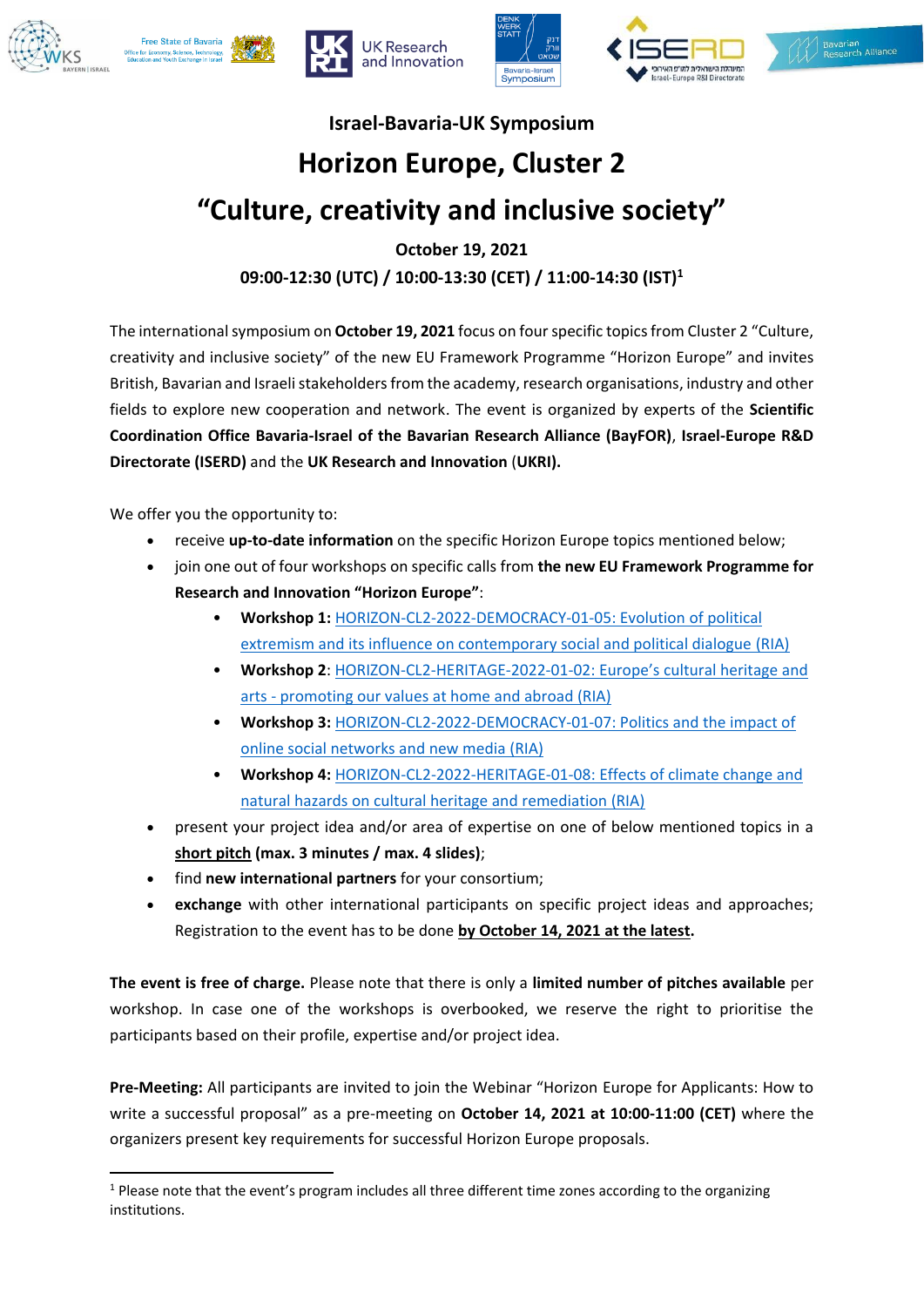









**AGENDA**

## **OCTOBER 14, 2021: Pre-Meeting:**

| <b>UK Time</b> | Central    | <b>Israel</b> |                                                                                                                                                                                                                                                                          |  |
|----------------|------------|---------------|--------------------------------------------------------------------------------------------------------------------------------------------------------------------------------------------------------------------------------------------------------------------------|--|
| (UTC)          | European   | <b>Time</b>   |                                                                                                                                                                                                                                                                          |  |
|                | Time (CET) | (IST)         |                                                                                                                                                                                                                                                                          |  |
| $09:00-$       | $10:00 -$  | $11:00-$      | Webinar: "Horizon Europe for Applicants: How to write a                                                                                                                                                                                                                  |  |
| 10:00          | 11:00      | 12:00         | successful proposal"                                                                                                                                                                                                                                                     |  |
|                |            |               | How to compose a successful proposal: Template<br>$\bullet$<br>structure and key evaluation criteria<br>Europe and beyond: How to build an excellence<br>$\bullet$<br>consortium<br>How can we support your project: Introduction of<br>$\bullet$<br>BayFOR, ISERD, UKRI |  |
| 10:00          | 11:00      | 12:00         | Q&A                                                                                                                                                                                                                                                                      |  |

## **OCTOBER 19, 2021: International Symposium on "Cluster 2: Culture, creativity and inclusive society"**

#### **OPENING AND INTRODUCTION**

| <b>UK Time</b> | <b>Central</b> | <b>Israel</b> |                                                                                                                                                            |  |
|----------------|----------------|---------------|------------------------------------------------------------------------------------------------------------------------------------------------------------|--|
| (UTC)          | European       | <b>Time</b>   |                                                                                                                                                            |  |
|                | Time (CET)     | (IST)         |                                                                                                                                                            |  |
| 09:00-         | $10:00 -$      | 11:00-        | <b>OPENING and INTRODUCTION</b>                                                                                                                            |  |
| 09:45          | 10:45          | 11:45         |                                                                                                                                                            |  |
| 09:00          | 10:00          | 11:00         | <b>Opening and Welcome Words</b>                                                                                                                           |  |
| 09:15          | 10:15          | 11:15         | Cluster 2: "Culture, creativity and inclusive society" -<br><b>Policy aspects</b><br>Anni Laihanen, UK Research and Innovation                             |  |
| 09:30          | 10:30          | 11:30         | How to become a coordinator of an EU project? A first-<br>hand experience<br>Prof. Julia Prieß-Buchheit, Coburg University of Applied<br>Sciences and Arts |  |
| 09:45          | 10:45          | 11:45         | <b>Coffee Break</b>                                                                                                                                        |  |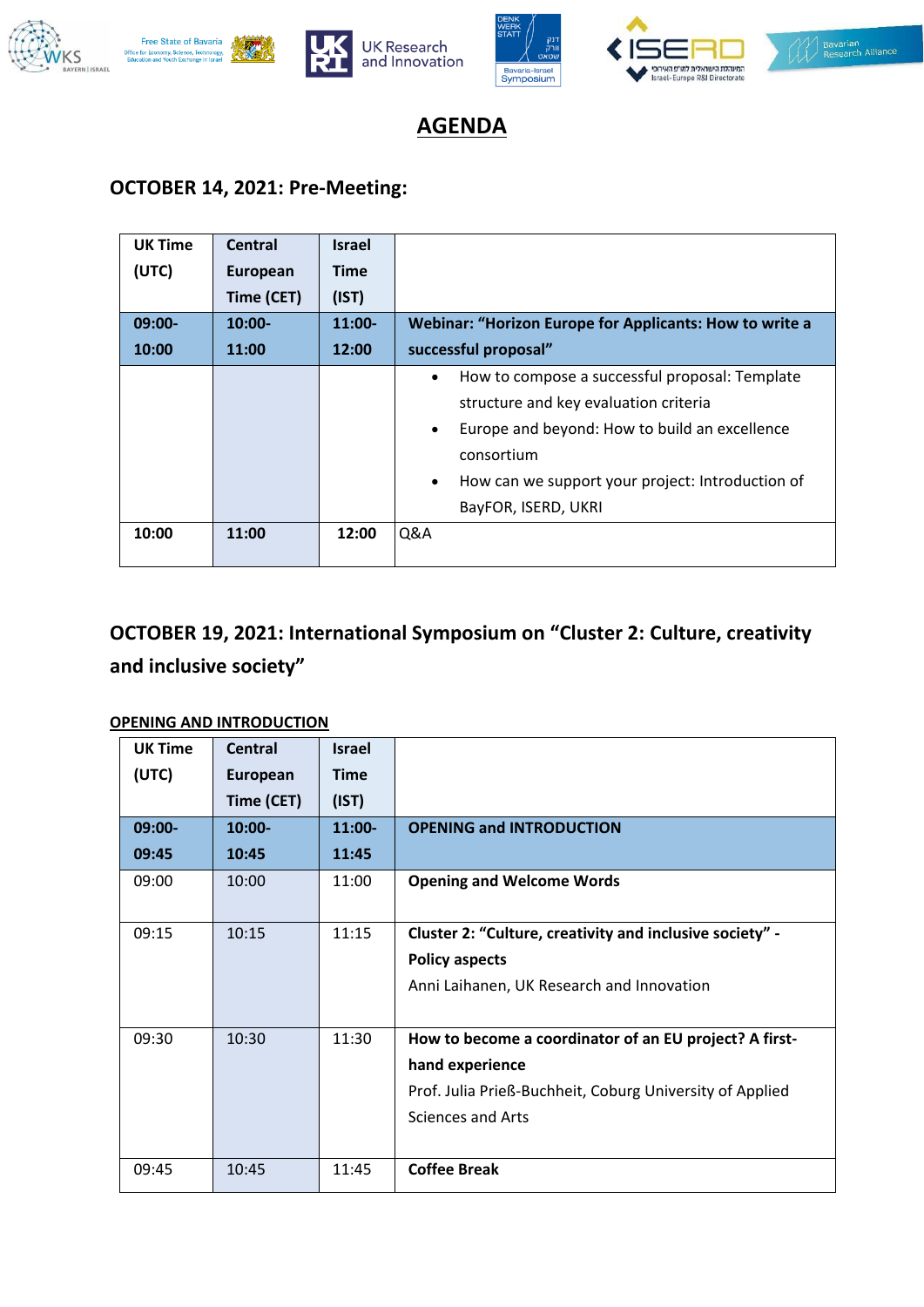











#### **WORKSHOP 1**

| <b>UK Time</b> | Central     | <b>Israel</b> |                                                         |  |
|----------------|-------------|---------------|---------------------------------------------------------|--|
| (UTC)          | European    | Time          |                                                         |  |
|                | <b>Time</b> | (IST)         |                                                         |  |
|                | (CET)       |               |                                                         |  |
| $10:00-$       | $11:00-$    | $12:00 -$     | WORKSHOP 1: HORIZON-CL2-2022-DEMOCRACY-01-05:           |  |
| 11:15          | 12:15       | 13:15         | Evolution of political extremism and its influence on   |  |
|                |             |               | contemporary social and political dialogue              |  |
|                |             |               | Moderation: Anna Abelmann (BayFOR) & Smadar Hirsh       |  |
|                |             |               | (ISERD)                                                 |  |
| 10:00          | 11:00       | 12:00         | Call presentation                                       |  |
| 10:15          | 11:15       | 12:15         | Pitch Presentations (3 min/each, max. 12 presentations) |  |
| 10:50          | 11:50       | 12:50         | <b>Discussion Round</b>                                 |  |

#### **WORKSHOP 2**

| <b>UK Time</b> | <b>Central</b>  | <b>Israel</b> |                                                          |  |
|----------------|-----------------|---------------|----------------------------------------------------------|--|
| (UTC)          | <b>European</b> | Time          |                                                          |  |
|                | Time            | (IST)         |                                                          |  |
|                | (CET)           |               |                                                          |  |
| 10:00-         | $11:00-$        | $12:00 -$     | <b>WORKSHOP 2: Europe's cultural heritage and arts -</b> |  |
| 11:15          | 12:15           | 13:15         | promoting our values at home and abroad (RIA) (H-CL2-    |  |
|                |                 |               | <b>HERITAGE-2022-01-02)</b>                              |  |
|                |                 |               | Moderation: Anni Laihanen (UKRI) & Jessica Stroweis      |  |
|                |                 |               | (ISERD)                                                  |  |
| 10:00          | 11:00           | 12:00         | Call presentation                                        |  |
| 10:15          | 11:15           | 12:15         | Pitch Presentations (3 min/each, max. 12 presentations)  |  |
| 10:50          | 11:50           | 12:50         | Discussion Round                                         |  |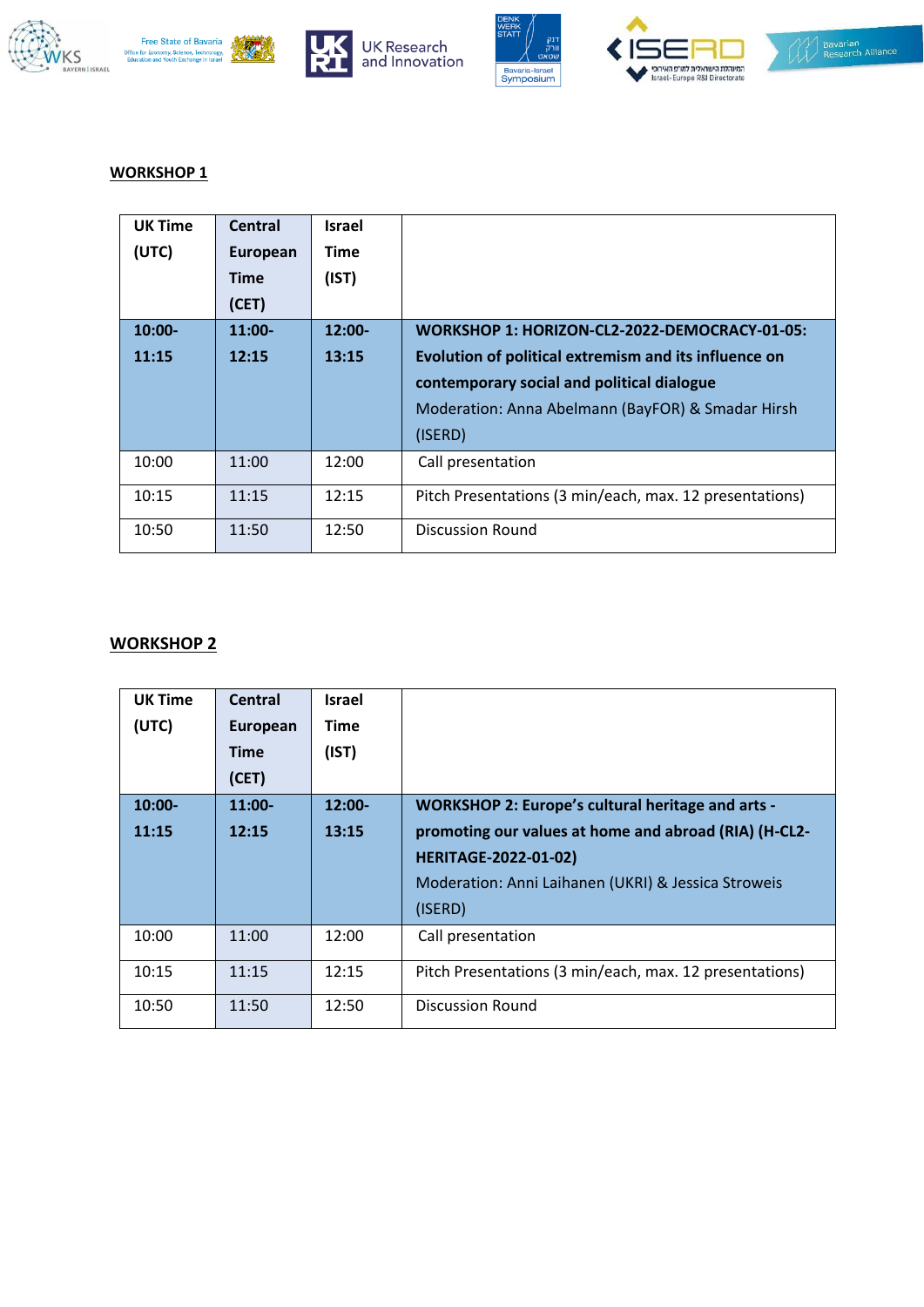













#### **WORKSHOP 3:**

| <b>UK Time</b> | <b>Central</b> | Israel      |                                                             |  |
|----------------|----------------|-------------|-------------------------------------------------------------|--|
| (BST)          | European       | <b>Time</b> |                                                             |  |
|                | <b>Time</b>    | (IST)       |                                                             |  |
|                | (CET)          |             |                                                             |  |
| $11:00-$       | $12:00 -$      | $13:00 -$   | <b>WORKSHOP 3: Politics and the impact of online social</b> |  |
| 12:15          | 13:15          | 14:15       | networks and new media (RIA) (H-CL2-2022-                   |  |
|                |                |             | DEMOCRACY-01-07)                                            |  |
|                |                |             | Moderation: Jessica Stroweis (ISERD) & Max Stuprich         |  |
|                |                |             | (BayFOR)                                                    |  |
| 11:00          | 12:00          | 13:00       | Call presentation                                           |  |
| 11:15          | 12:15          | 13:15       | Pitch Presentations (3 min/each, max. 12 presentations)     |  |
| 11:50          | 12:50          | 13:50       | Discussion Round                                            |  |

#### **WORKSHOP 4**

| <b>UK Time</b> | Central       | <b>Israel</b> |                                                            |  |
|----------------|---------------|---------------|------------------------------------------------------------|--|
| (UTC)          | European      | Summer        |                                                            |  |
|                | <b>Summer</b> | Time (IST)    |                                                            |  |
|                | Time (CET)    |               |                                                            |  |
| $11:00-$       | $12:00 -$     | $13:00-$      | <b>WORKSHOP 4: Effects of climate change and natural</b>   |  |
| 12:15          | 13:15         | 14:15         | hazards on cultural heritage and remediation (RIA) (H-CL2- |  |
|                |               |               | 2022-HERITAGE-01-08)                                       |  |
|                |               |               | Moderation: Smadar Hirsh (ISERD) & Anni Laihanen (UKRI)    |  |
| 11:00          | 12:00         | 13:00         | Call presentation                                          |  |
| 11:15          | 12:15         | 13:15         | Pitch Presentations (3 min/each, max. 12 presentations)    |  |
| 11:50          | 12:50         | 13:50         | <b>Discussion Round</b>                                    |  |